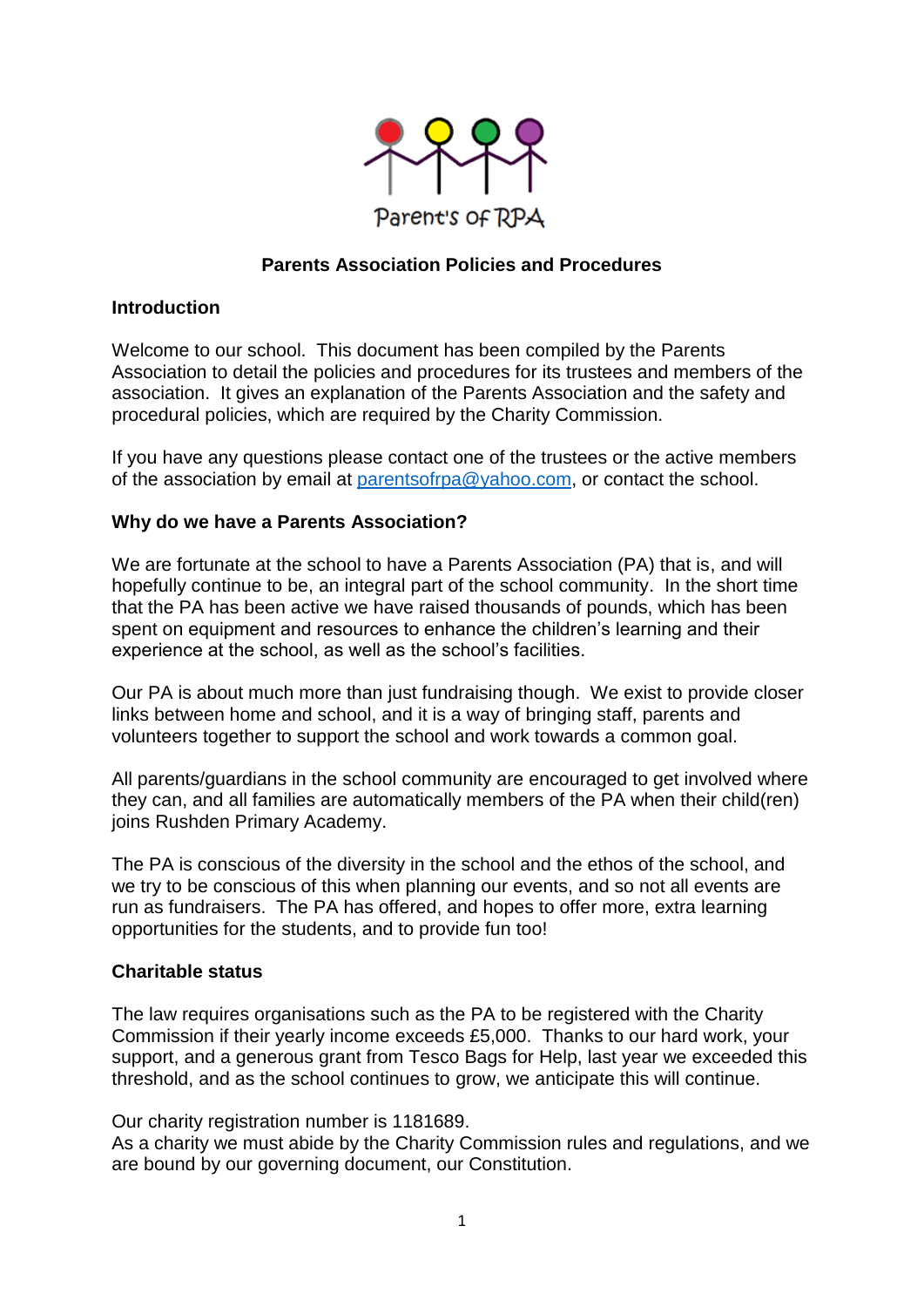Our constitution sets out the rules about how we operate as a PA, and how we conduct ourselves financially. If you would like to see a copy of our Constitution please contact a member of the committee (Chair, Vice-Chair, Secretary or Treasurer), or email us at parentsofrpa@yahoo.com.

Being a registered charity enables us to:

- Receive charitable grants from local and national companies
- Apply to grant making charitable trusts-most charitable trusts will only give grants to formally recognised charities.

In the future we may also be able to receive donations through payroll giving and company matched giving schemes and apply for Gift Aid.

#### **Role of the committee**

Our PA committee consists of four officers; Chair, Vice-Chair, Secretary and Treasurer, all of whom are trustees. We also have several active members who form a dedicated team who lead events.

We meet on a regular basis, usually once every term, with dedicated meetings for larger events, specifically the summer fete. All parents/guardians are welcome to attend our open meetings.

### **Annual General Meeting**

Our Annual General Meeting (AGM) is held in January, and provides all parents/guardians at the school an opportunity to hear about the work that has taken place over the year.

### **Support from Parentkind (formerly PTA UK)**

Our PA is a member of Parentkind, a national Charity and membership organisation for Parent Associations/Parent Teacher Associations. We pay an annual membership fee, which gives us comprehensive insurance cover for all of our events and activities, as well as lots of other membership benefits such as advice and support.

#### **How we raise funds**

Like many PAs we raise funds primarily though the events that we run, including our summer fete, film nights, discos, shops.

We try to respond to ideas and requests from the children and their parents/guardians for new events to hold or ways of fundraising, and as a result last year we were able to make a sizeable donation of food to a local food bank thanks to a suggestion from a parent.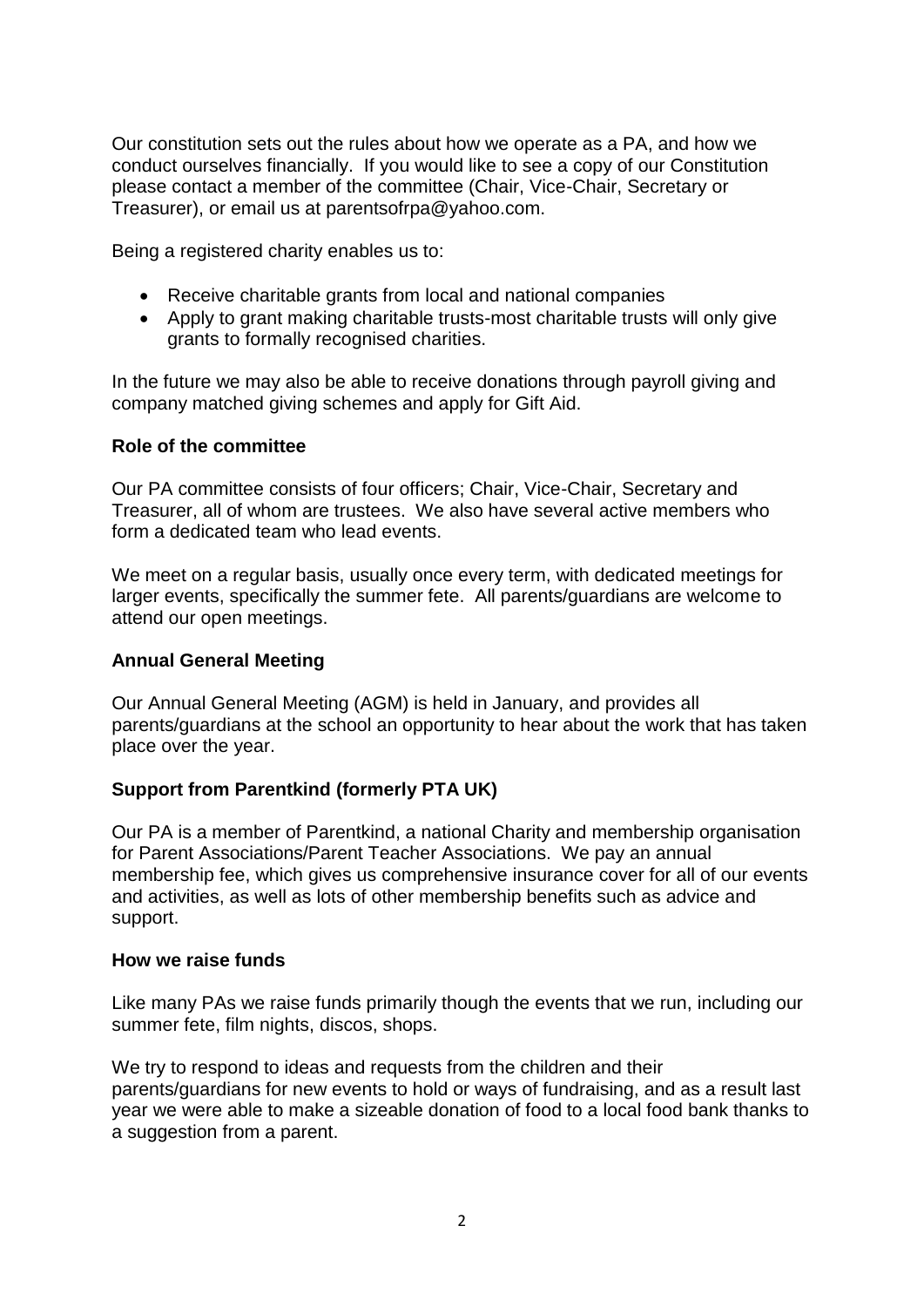In 2018 we received money from the Tesco Bags of Help scheme to help pay towards the cost of the school stage, and in the future we will apply for other grants where possible, particularly if we are raising money for large/expensive items.

We hope also to be able to establish links with a company for matched giving.

We depend on donations from parents to help with our fundraising efforts, particularly in terms of their time and effort and items donated for events, such as raffle prizes.

## **Links with local businesses**

In the last couple of years we have started to develop links within the local community, and we have been supported by local residents and businesses, for which we are extremely grateful. Over time we hope to strengthen these links. Many local businesses and residents have been very generous with providing donations for our fundraising, in particular the summer fete.

# **Company matched giving**

Company matched giving is very simple. Companies or businesses pledge to donate to a charity such as ourselves an amount of money relating to the amount that an employee(s) donates or fundraises for us.

We don't currently have anyone involved in the PA who can offer this, but we would welcome anyone who can. There are several benefits to both ourselves and the company involves:

- Employees' morale is boosted by having their efforts supported by their employer
- The company benefits from having their charitable donations written off against taxable profits
- The company can endeavour to get publicity for the giving.
- Our PA benefits from receiving up to double what we have raised at an event.

 $\bullet$ 

If you think that your employer has a matched giving scheme already in operation please talk to one the PA officers.

# **Gift Aid**

If you are a UK taxpayer we are able to claim 25p in every pound that you donate to the parents association for events that are sponsorship only. We don't currently offer sponsorship events, but may choose to do so in the future.

### **How we spend the funds we raise**

Following an event all funds are banked as soon as is reasonably practicable. The decision how to spend the funds we raised are made by the trustees of the committee at committee meetings.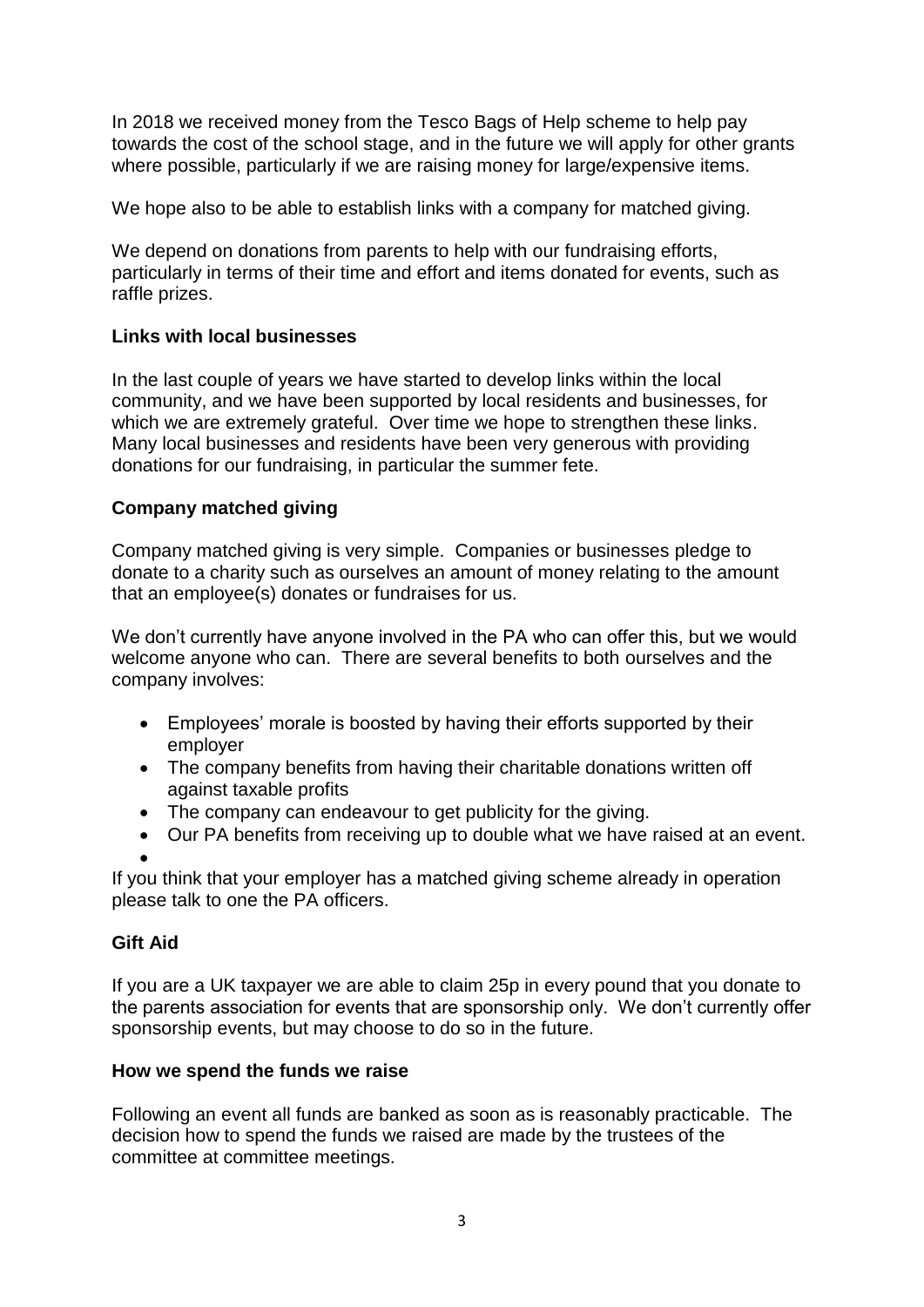When making a decision about what we will spend our funds on, the committee of trustees will consult with the school, in particular the Head teacher and other senior members of the staff, about what they would like us to consider funding, as well as requesting ideas from parents/members. Decisions will be made with the valuable input from the active members of the association.

Funds may be spent on items requested by the school or by parents and pupils, and other times it may be spent on subsidising school trips or other educational and/or fun experiences

We will always endeavour to spend our funds in ways that will benefit the pupils across all areas of the school environment, the curriculum and their overall development.

The money we raise will usually be spent fairly quickly, so you can be sure that the pupils at RPA will feel the benefit as soon as possible, but there may be occasions where longer periods of fundraising are required

### **How we will communicate with you**

- Letters for all events will be sent home with your child(ren). Where possible a copy will also be emailed to you, for example in case where no reply is needed. Included in our letters will be a request for your assistance, in particular at large events.
- Events will be advertised on our two notice boards, situated on either side on the school.
- Events will be advertised on Classlist, a secure, private social media platform, specifically designed for schools. We encourage all Parents/Carers to register with Classlist. You can email the PA on [parentsofrpa@yahoo.co.uk](mailto:parentsofrpa@yahoo.co.uk) with your email address or go to the Classlist website and register. Once we have approved your request you can communicate with other parents who are registered on Classlist, individually, by class or even the whole school. In the future we hope to be able to offer the ability to pay for events on Classlist via PayPal.

### **How you can get involved**

There are lots of way you can get involved and support your child(ren) through the PA.

Offering to help before or during events is so valuable, whether you can only help once a year or on a regular basis. There are often jobs that don't require you to be in the school and that you can do from home, e.g. wrapping gifts. We would not be able to do what we do without the valuable work that is done behind the scenes. You can help by letting us know if you have any contacts or skills that we could use, everything is potentially valuable to us.

If you would like to become more involved you can volunteer to be a Committee member or active member. Or you can simply support the AGM and give us ideas for fundraising events. You can also ask questions or voice your opinions.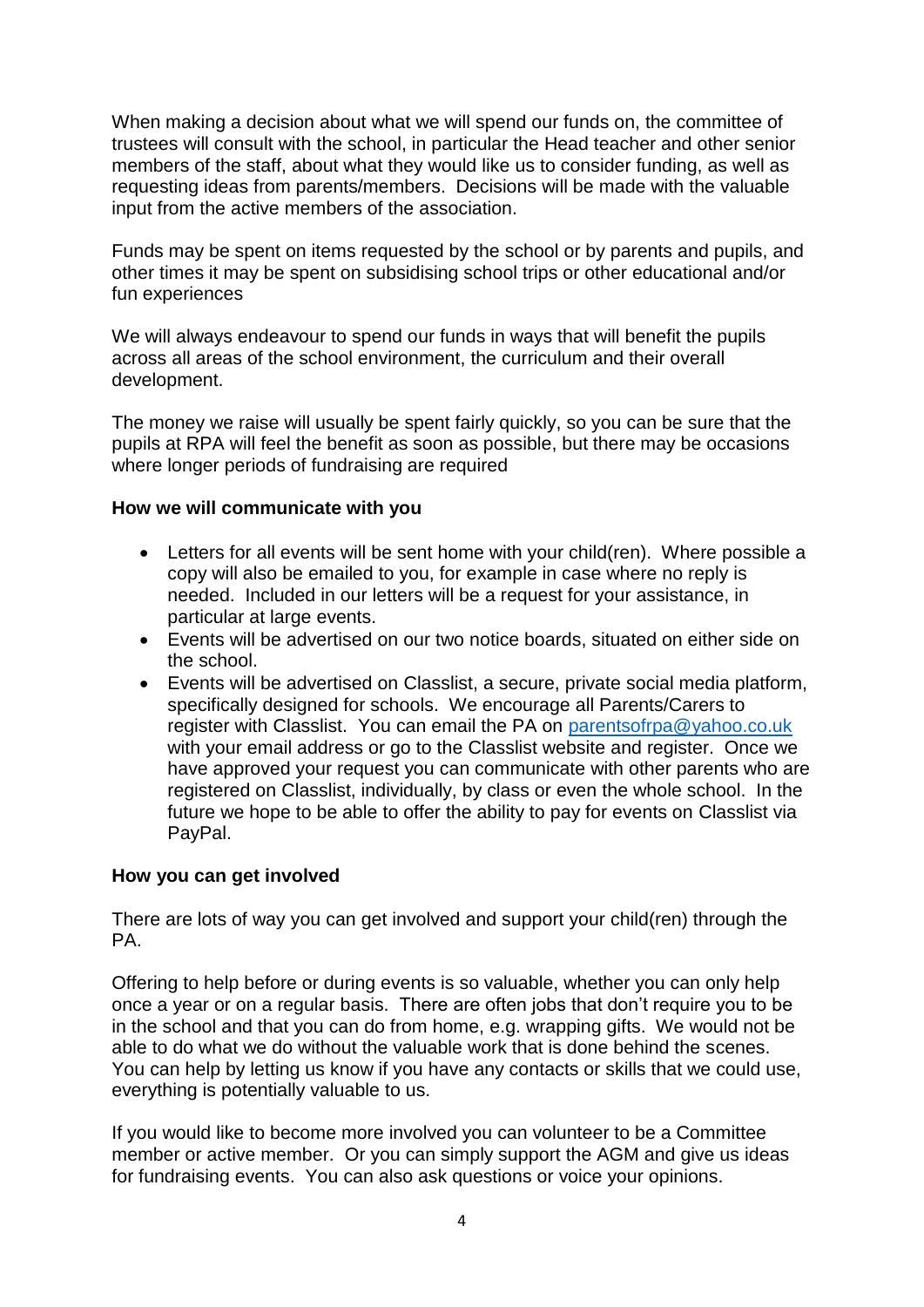And finally, we are always extremely grateful to receive donations, as previously mentioned.

## **A message from the Head of School**

**A message from the PA Committee**

## **Appendices**

- **Appendix 1: School rules and Guidelines for behaviour at PA events**
- **Appendix 2: Health and Safety policy-events held on school grounds**
- **Appendix 3: First Aid policy**
- **Appendix 4: Fire safety policy**
- **Appendix 5: Digital safety policy**
- **Appendix 6: Bullying and harassment policy**
- **Appendix 7: Whistleblowing policy**
- **Appendix 8: Complaints policy**
- **Appendix 9: Safeguarding policy**
- **Appendix 10: Code of practice**

All policies to be read in conjunction with the schools policies.

January 2019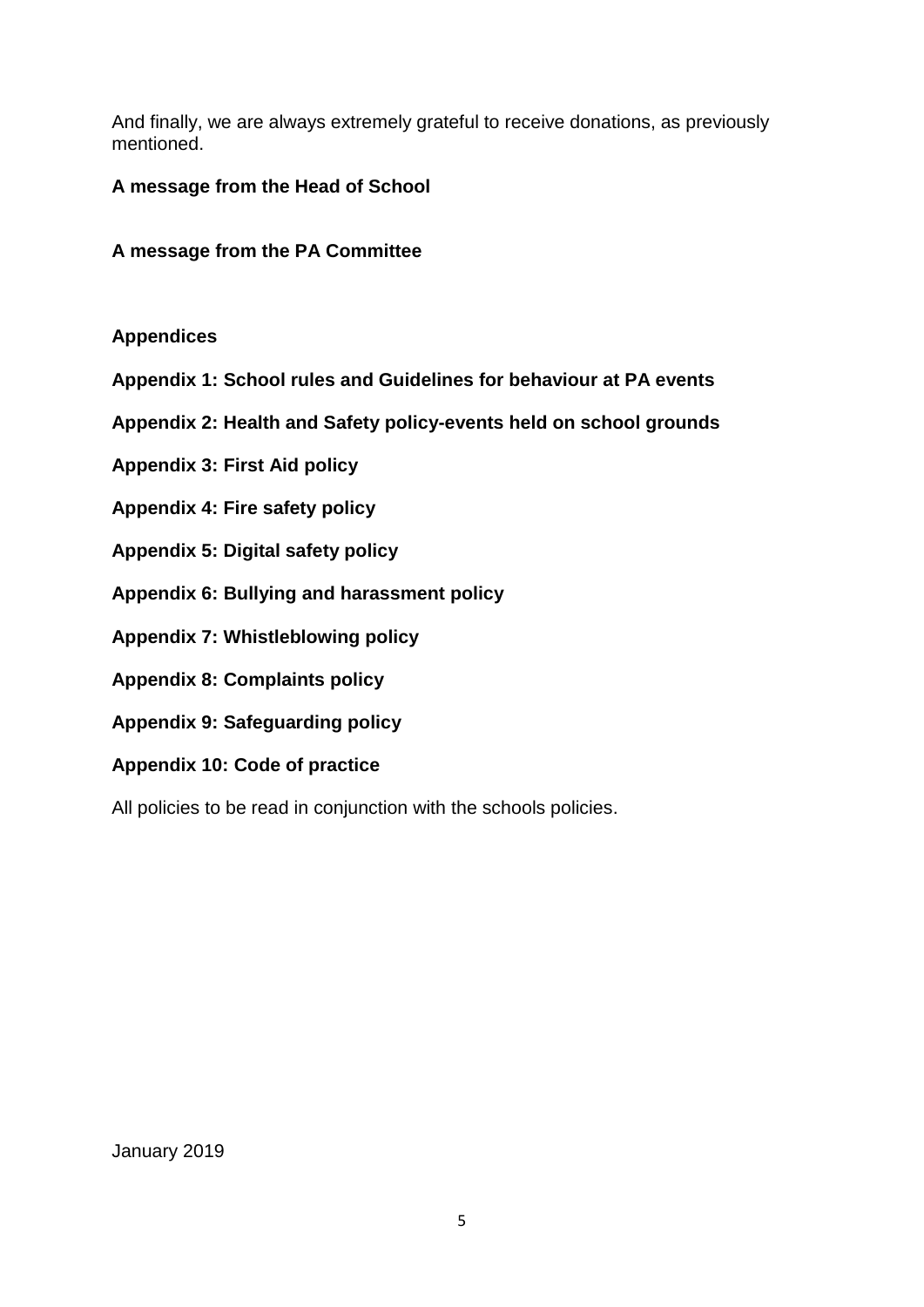# **Appendix 1: School rules and Guidelines for behaviour at PA events**

Children will:

- Keep hands, feet and objects to themselves.
- Show respect for all adults and other pupils by their words and actions, and listen carefully to directions when given.
- Respect school and personal property.
- Refrain from name calling, using inappropriate language or teasing others.
- Not engage in activities that may intentionally or unintentionally injure others.

Adult responsibilities

- It is the right and responsibility of active PA members attending a PA event to verbally correct, or report to the event co-ordinator, any misbehaviour by any pupil or parent that occurs at that specific event.
- Parents/Carers attending PA organised events on school property with their children are expected to assume responsibility for their child(ren)'s and their own behaviour and safety
- At PA events those representing the PA will assume this responsibility. At family events organised by the PA, for example the summer fete or Macmillan coffee afternoon, no child will be permitted to attend unaccompanied. If a Parent/Carer is unable to attend then they will be expected to designate an adult who will assume responsibility for the child(ren)'s behaviour and safety.
- Corrective action taken by the adult may range from simple verbal reprimand to suggesting the pupil take timeout to calm down. If the behaviour is significant then the emergency contact named on event return slips will be contacted and they will be expected to collect the child from the event as soon as possible. The child may be excluded from attending future PA events, or a parent/carer may be required to attend with their child.

Significant behaviour includes:

- Wilfully endangering self or others
- Wilfully destroying property
- Wilful disobedience of adults supervising PA events
- Engaging in abusive language or behaviour.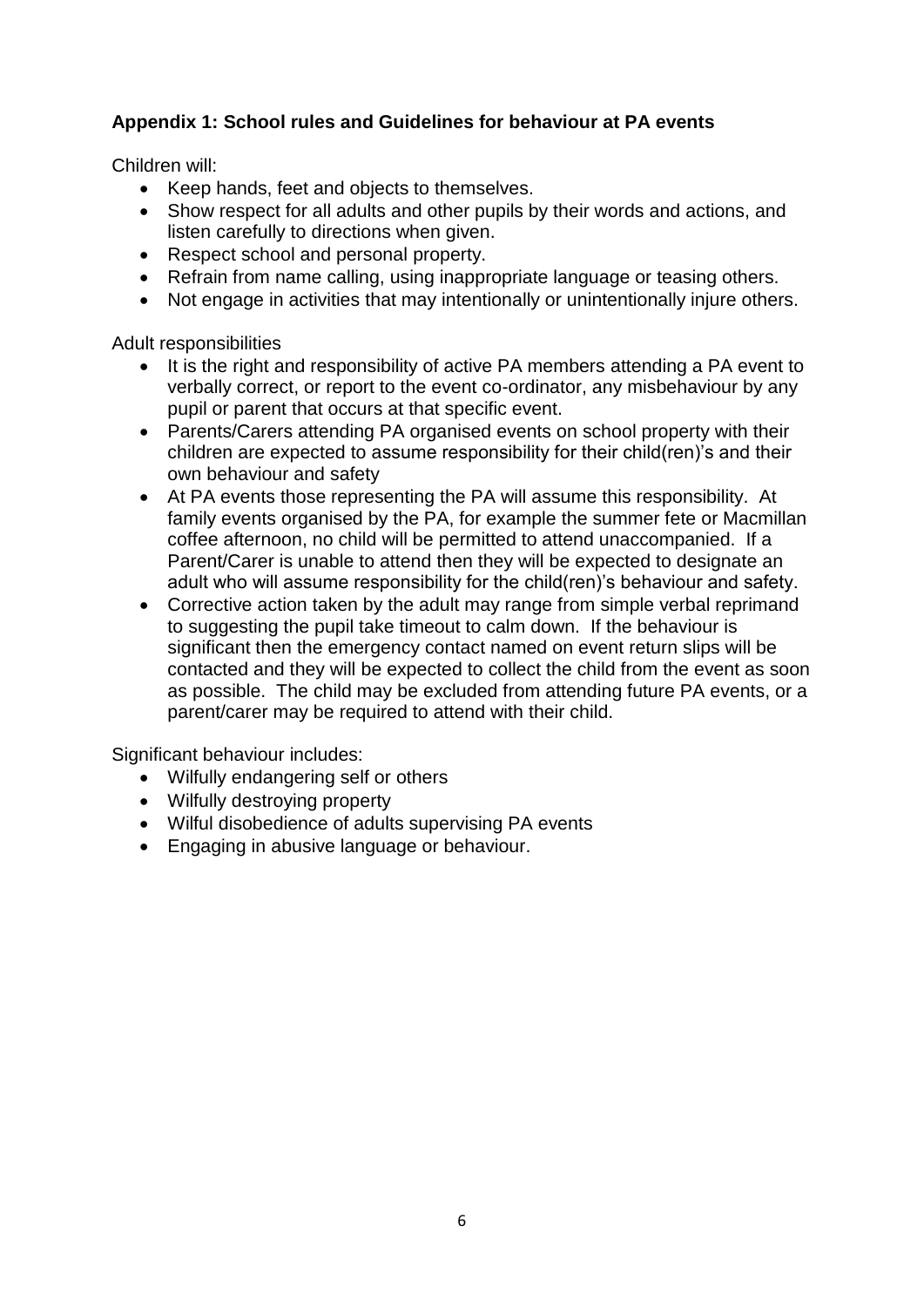# **Appendix 2: Health and safety-events held on school grounds**

- All PA organised events will have a comprehensive risk assessment, which will be approved by the school prior to the event. The risk assessment will include health and safety, safeguarding, supervision levels and first aid arrangements.
- The trim trail is considered an area of increased risk and should be monitored when in use. At PA events it will be considered out of bounds and therefore any child using it will do so at their own risk. At family events when the child(ren)is accompanied by their parent/carer the adult will be responsible for their health and safety when using the trim trail.
- External providers at PA events, e.g. DJs, will be expected to provide evidence of their Disclosure and Barring Service (DBS) check and their own risk assessments. Regardless of the DBS check they are not to be left on their own in the school at any time and must be accompanied by a PA member who has a DBS check.
- At the start of PA events a short briefing will be held to ensure that all PA members or helpers understand their roles and responsibilities, including safeguarding, health and safety and first aid availability. The first aid box will be available at all events. Details of the safeguarding lead at the school will be required for each event in case of a safeguarding issue arising, such as a parent/carer failing to collect their child.
- The Parents of RPA PA does not hold events off school grounds.
- Parents/carers will be required to provide details of an emergency contact, who can be contacted by a member of the PA in the event of an issue or emergency. There emergency contact is expected to have their phone available to them during a school event so that they can always be contacted.
- The PA will have a designated phone number that we will use to contact emergency contacts on when required, and we ask that parents/carers save the number into their contacts. The phone will be in use during events only and is available for parents to contact a member of the PA if necessary, for example if they will be late to collect their child(ren). The phone number is **07508 459193.**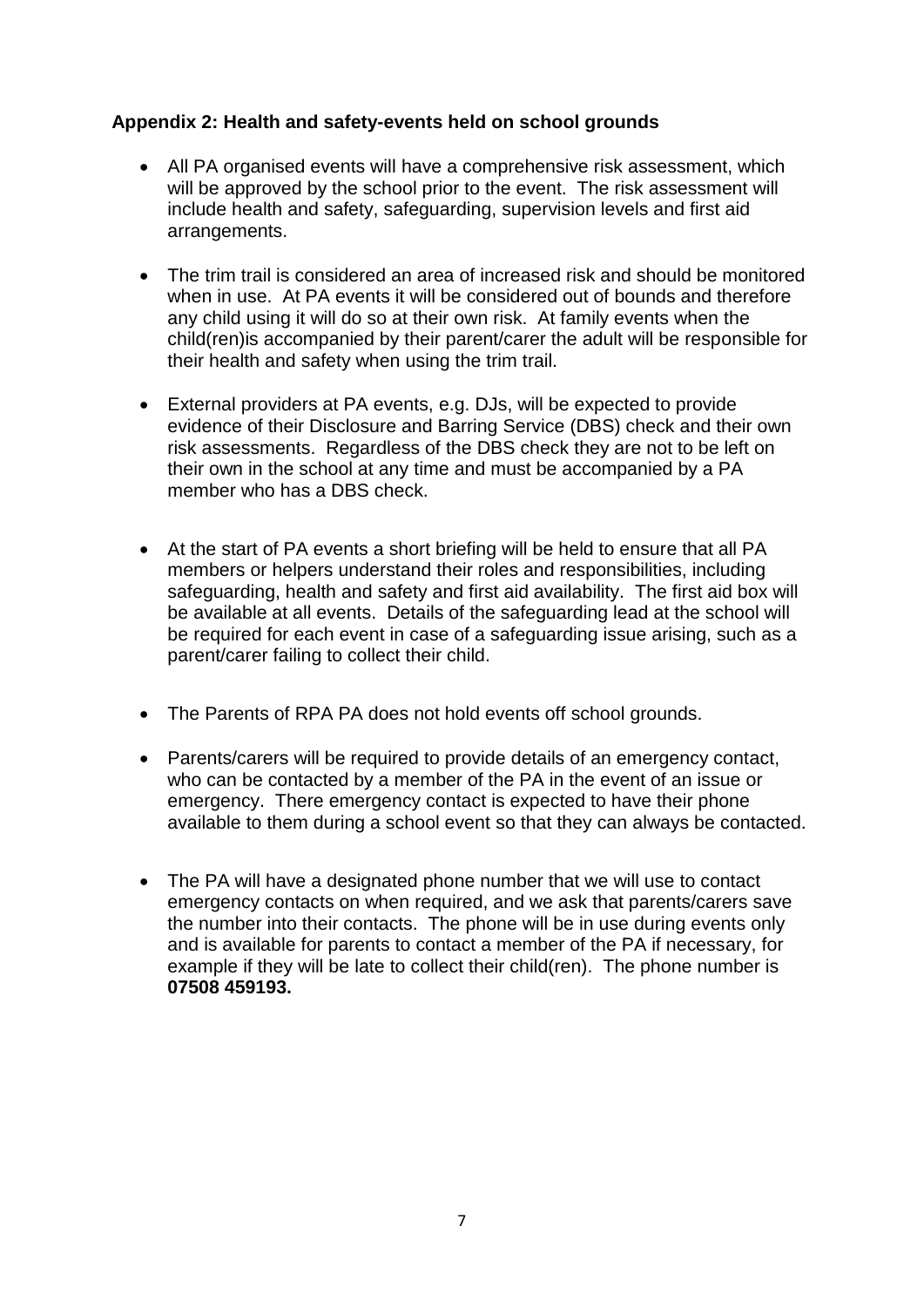# **Appendix 3: First Aid**

- The PA has its' own first aid trained members.
- The PA will endeavour to have a first aid trained member at all their events. There will be times that this will not be possible and on these occasions the event will be organised to take place when there are school staff available who are first aid trained. The staff at the After-School Club (ASC) will be available if necessary from the end of school until 17.50.
- The PA has its' own First Aid kit, which will be accessible at all PA events. Regular stock checks will be taken, and the first aid kit will be replenished whenever necessary.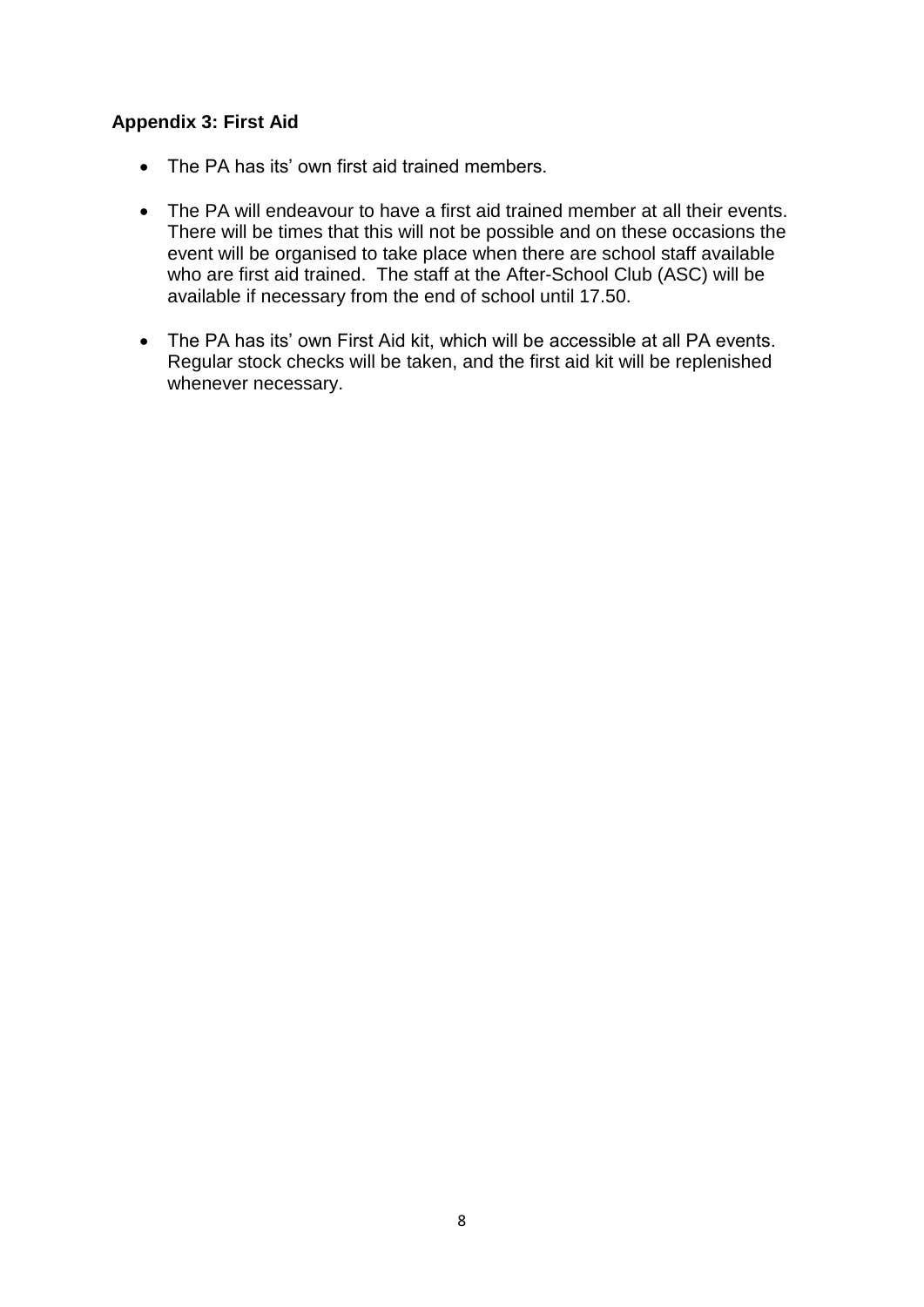## **Appendix 4: Fire safety**

• In the event of a fire a member of the PA will be responsible for setting off the alarm. Most of our events occur in the school hall, in which there are two fire exits. Children will be escorted from the hall by their nearest exit and will congregate in the school playground as per the school policy. A member of the PA will be responsible for ensuring that the contact list for the children is taken out and the parents of the children will be contacted to collect their child when it is safe to do so.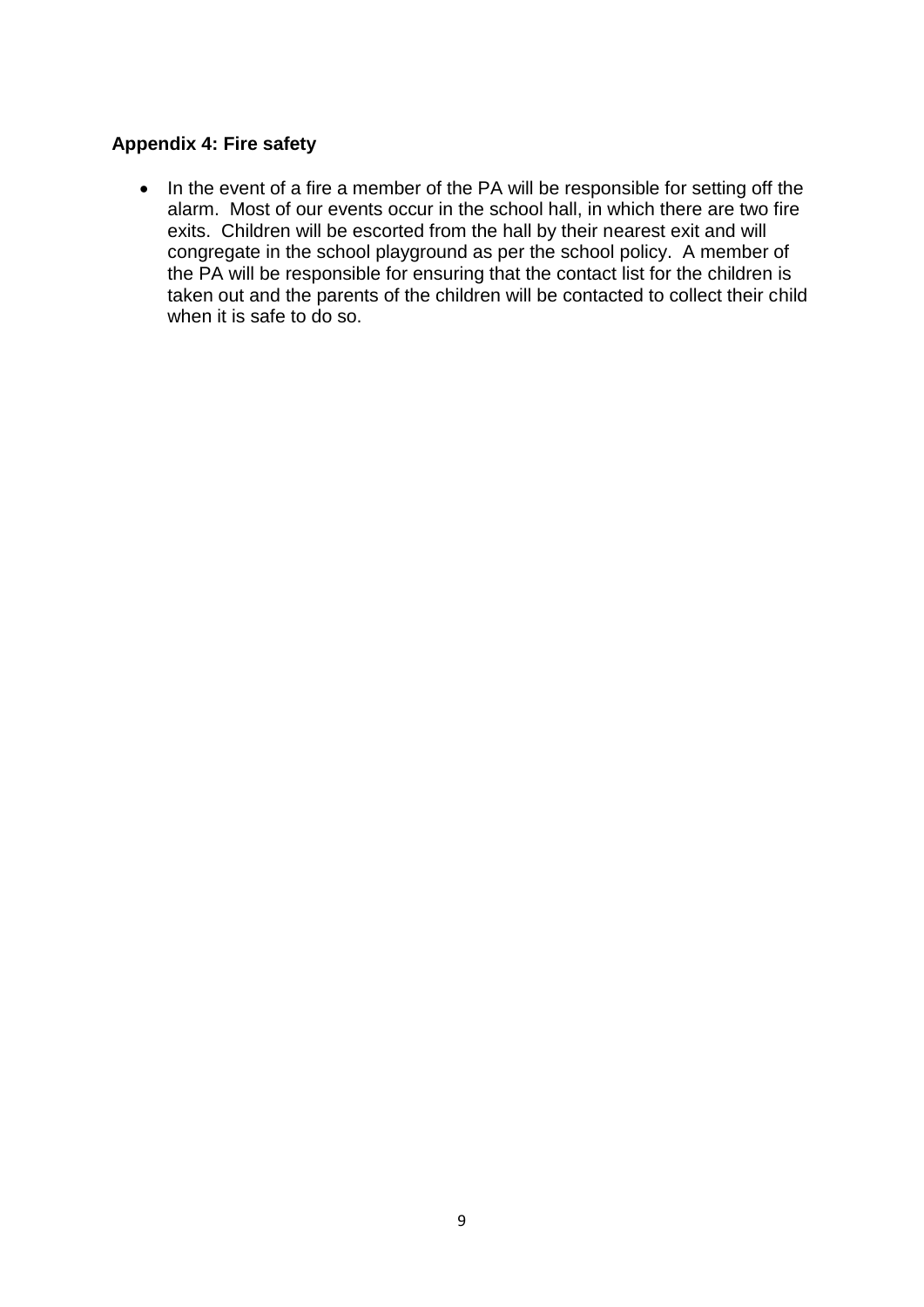# **Appendix 5: Digital safety**

- Photos may be taken at events at the school of events organised by the PA. The photos will not include any faces or recognisable details of individual children without the express permission of the parent/guardian. These photos may be posted on Classlist to show parents what the children have been doing at the event, and how much fun they have.
- Classlist is a private social media platform, designed for schools to be able to communicate with parents/carers. Everyone who registers on Classlist must be a parent/carer of a child at the school, and anyone found not to be will be removed by an Administrator. Classlist provides the PA with a platform to advertise their events and communicate with the school community individually, by class/year or the school as a whole. By signing up to Classlist parents/carers have agreed to receive these communications, and if at any point they change their minds they can leave the platform. Every parent is notified of the behaviour expected from them on Classlist. Classlist has several Administrators who are members of the PA, and if any post is found to be offensive in any way the post will be removed. If a parent/carer posts offensive comments on Classlist they may be removed from Classlist at any time. The Administrators of the site will make the decision as need arises.
- Parents/Carers are asked not to post details of any child on Classlist.
- Classlist is a useful tool for the PA and we hope to reach more members of the school community as they sign up. Parents have found it useful to check information or dates. Those who are registered on Classlist will be the first to find out about PA events, so we encourage parents to register.
- In the course of its' business the PA have access to information about children and the parents/carers, in particular on reply slips that are returned for events. The PA uses this information to compile lists of children at the events we hold, to ensure easy access to the information we need should an emergency arise, and to ensure that we are aware of any allergies. The lists that are compiled will be destroyed once the event has finished, and therefore parents/carers will be required to provide the information at each event.
- The members of the PA communicate between themselves regularly, by email and WhatsApp in particular. We will not communicate details of your child(ren) in any other form of electronic communication.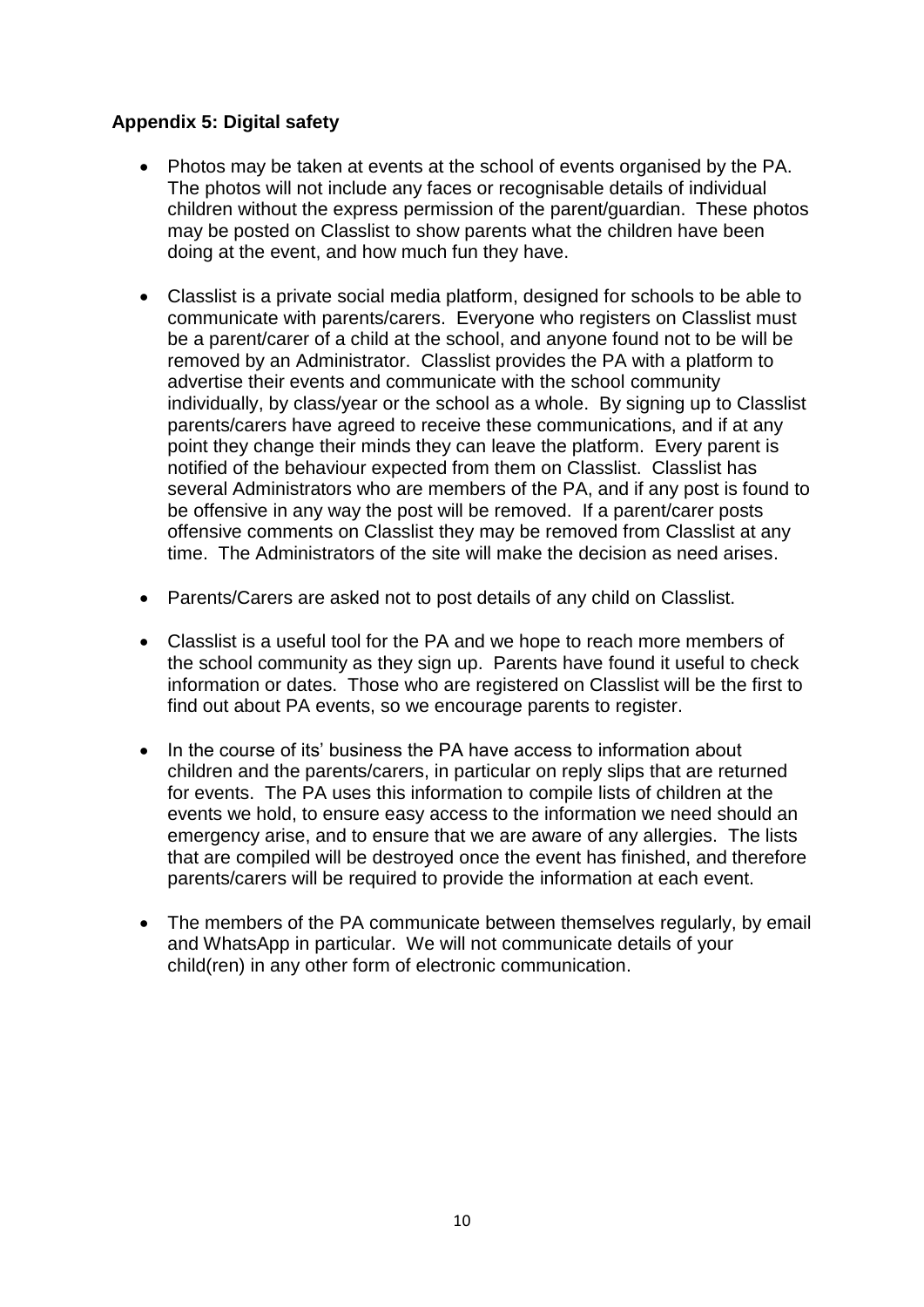# **Appendix 6: Bullying and Harassment**

- No action that is considered to be bullying or harassment will be tolerated at any time. This is applicable to the children, members of the PA, and helpers who attend events or school staff.
- Bullying or harassment means any unwanted behaviour that makes somebody feel intimidated, degraded, humiliated or offended. This may not be obvious to others, and mayhappen without others awareness. It may occur face-o-face, by letter, email or by phone. It may include spreading malicious rumours, unfair treatment, picking on somebody or name calling. This list is not exhaustive.
- Any child found to be engaging in this behaviour will be dealt with by means of our policy for standards of behaviour (Appendix 1).
- Any member of the PA who feels like they are being subjected to bullying or harassment should report it to one or all the trustees. The trustees will decide whether the offender should continue in their role in the PA and may be asked to leave following enquiries. If the offender is one of the trustees, the victim should report it to the other trustees who will make the decision. If the offenders are all the trustees the victim should approach a senior member of the school staff who will deal with it within their guidelines.
- Any member who feels they are being subjected to bullying and/or harassment by a school staff member may wish to inform the trustees of the PA but should approach a senior member of the school staff to report it and it should be dealt with according to the school's policy.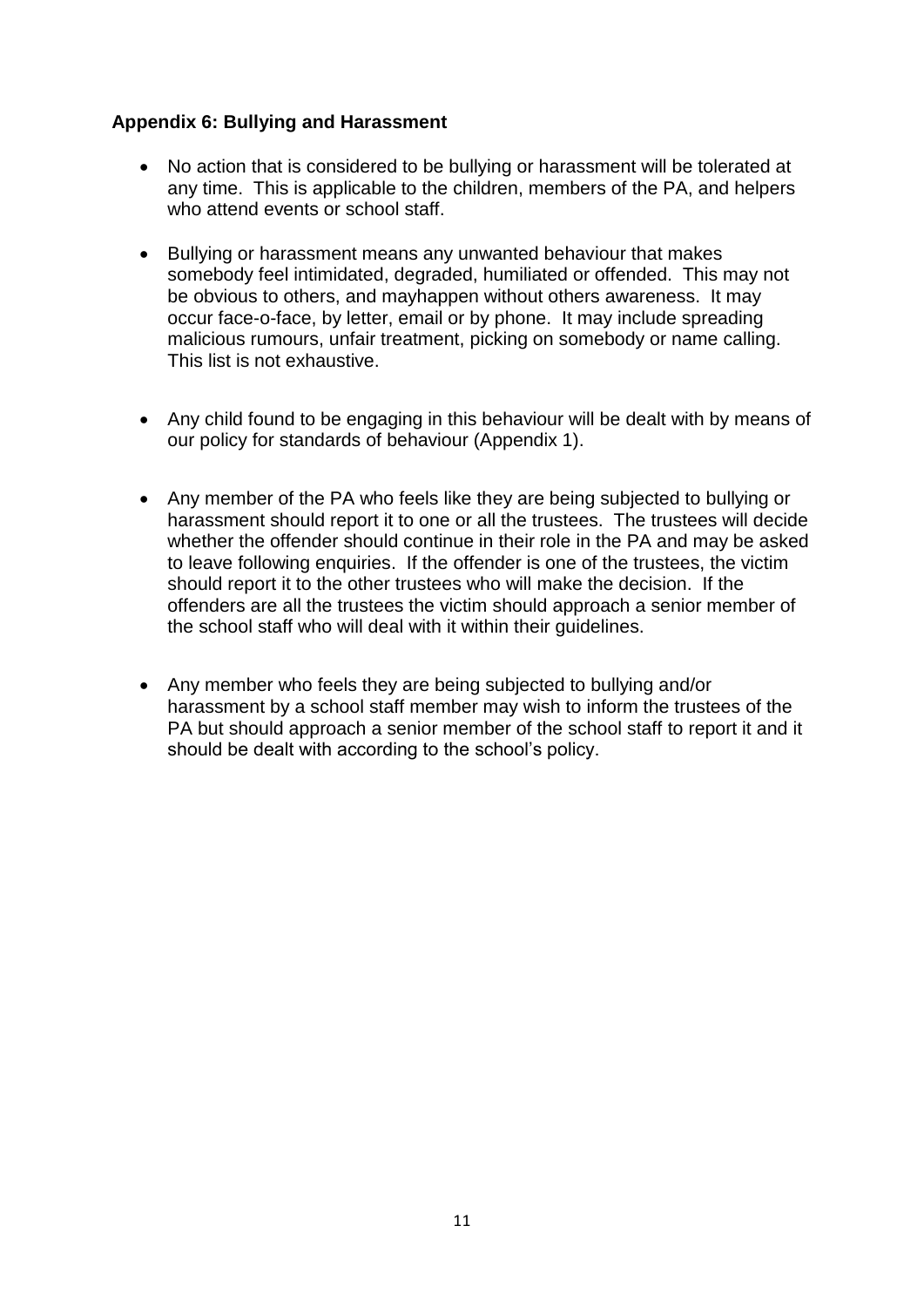# **Appendix 7: Whistleblowing**

- Whistleblowing is the reporting of misconduct, illegal acts or a failure to act within the PA/charity.
- The trustees of the charity Parents of RPA encourage any member or helper or member of the school community to raise concerns of any serious misconduct within the charity.
- In the first instance report any concerns of the above nature to the trustees. Depending on the nature of the report relevant action will be taken, for example if abuse or other illegal activity is suspected to police will be approached.
- If the trustees are involved in the alleged behaviour report it to a senior member of the school staff who will act according to their own policy.
- In addition, if a person is not satisfied with how the issue is dealt with, they can approach the following regulators:

The Fundraising regulator The police if the issue concerns illegal activity

As a registered charity a person can complain to the Charity Commission if, for example, the charity is not doing what it claims to do, losing lots of money, harming people, being used for personal profit or gain or involved in illegal activity.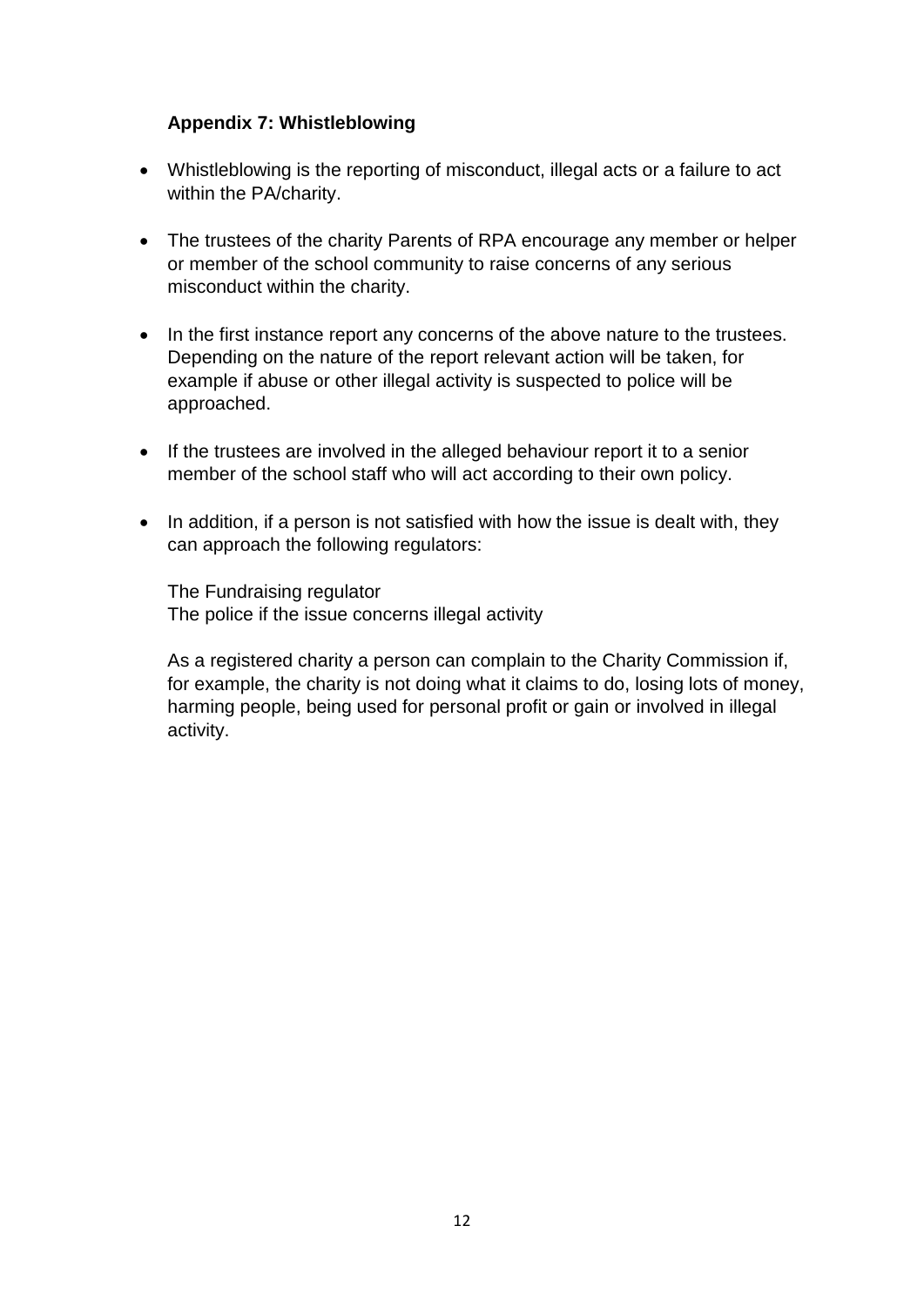# **Appendix 8: Complaints**

- This is a procedure for if there is a complaint against the Parents of RPA.
- Rushden Primary Academy has its' own complaints procedure-please refer to the school.
- The Parents of RPA defines a complaint as any expression of dissatisfaction about the PA's action or inaction, or about the standard of a service provided. A complaint can be written or verbal.
- A complaint is not
	- 1. A request for service (such as the PA not holding enough events)
	- 2. A request for information or an explanation of PA policy (such as why the PA charges a certain amount for events.

## **Making a complaint about the PA**

- If you feel that the PA has failed to meet its' requirements and you want to complain, in the first instance you should contact the Chair or Vice-Chair of the PA.
- If the complaint received is in respect of the Chair or Vice-Chair, the complaint should be referred to the Secretary or Treasurer. If it is about all of the trustees (Chair, Vice-Chair, Secretary and Treasurer) it should eb reported to the Head of School.
- The PA would expect the vast majority of complaints you have about the service from the PA will be resolved at the first point f contact. We encourage parents/carers to contact the PA with any problems and give the PA the opportunity to put it right as soon as possible.
- If after you have contacted the Chair or Vice Chair you are still not satisfied or the issue has not been resolved, then you have the right to raise the matter with the school. You can do this by contacting the school office and asking to speak to the Head of School or the Family Support Worker, Debs Francis. You may be asked to put your concerns in writing.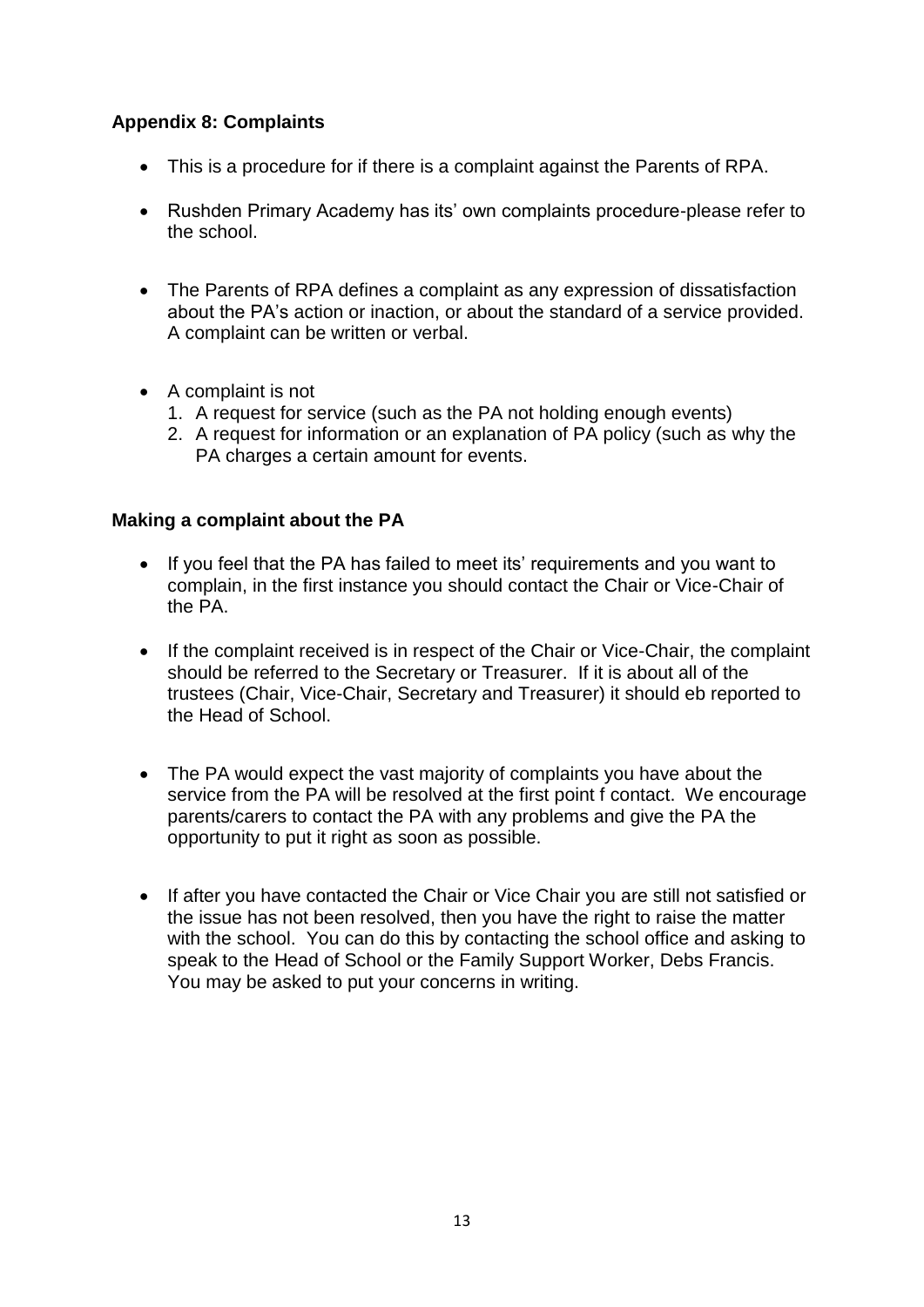# **Appendix 9: Safeguarding**

- **The health and safety of the pupils in the school is of paramount importance.** Parents send their children to the school every day with the expectation that the school will provide a safe and secure environment in which their children will flourish. In order to do this a wide range of measures and policies are put in place by Rushden Primary Academy school, which are available on the schools' website. The PA support and abide by the schools' policies, and these policies are to be read in conjunction with the schools' policies and guidelines.
- The Rushden Primary Academy Safeguarding Policy is reviewed and updated every year, and is approved by Greenwood trust, the schools' governing body.
- The Designated Safeguarding Leader (DSL) for Rushden Primary Academy is Liza Davies, and the Deputy DSL are Debs Francis and Helen Mallett.
- Rushden Primary Academy will ensure that the PA prioritise child safeguarding at every event that we organise. We will complete a risk assessment for every event, which will be reviewed and approved by the school. The risk assessment will consider the safeguarding of the pupils.
- All members of the PA that visit the school during the working day will adopt and follow school policies for signing in and out at the office, and other safeguarding polices.
- All PA members who have had a DBS check will wear a green visitor badge, and any helper or external provider or other member without a DBS check will wear a red visitor badge, to ensure easy identification by school staff. No member without a DBS check, and no external provider, will be left alone in the school at any time, and will always be accompanied by a PA member who has a DBS check.
- First aid arrangements will be included as part of the risk assessment for all events. Should a child be injured or taken unwell during an event first aid will be administered by an appropriately trained adult. The lead PA member at the event will contact the childs' emergency contact if they are unwell and need to be collected. In the event of an emergency a PA member will dial 999 for an ambulance and then the emergency contact will be notified.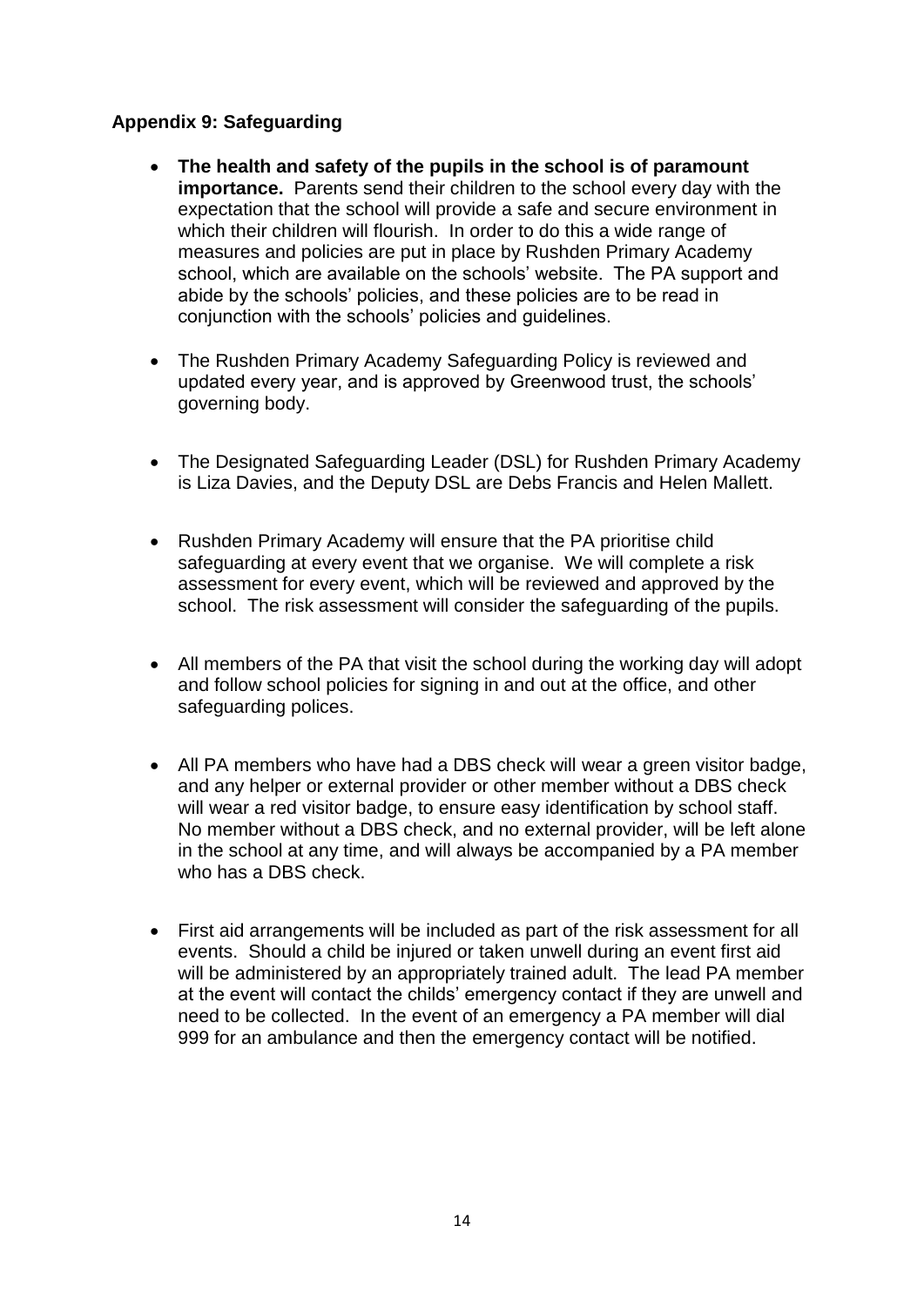### **Safeguarding and volunteer checks**

- The school and the PA has a responsibility to ensure that all volunteers who come into contact with the pupils are suitable.
- Not everybody who comes into contact with children is required to have a DBS check. It depends on how regularly a person comes into contact with the children, and whether that contact is considered regulated activity, for example if a PA/PTA ran a weekly after-school club.
- Because many of the members of the PA are in unsupervised contact with the children at events organised by the PA, the trustees (Chair, Vice-Chair, Secretary and Treasurer) and the active members will be DBS checked, to a level stipulated by the school.
- As stated earlier in this document no person who hasn't had a DBS check, nor any external providers, will be left alone with children. They must have a member who has a DBS check with them at all times.
- DBS checks are to be requested through the school office. There is an application form to be completed by the individual and ID checks will be conducted by the school.

**Safeguarding is the primary concern at all PA organised events.**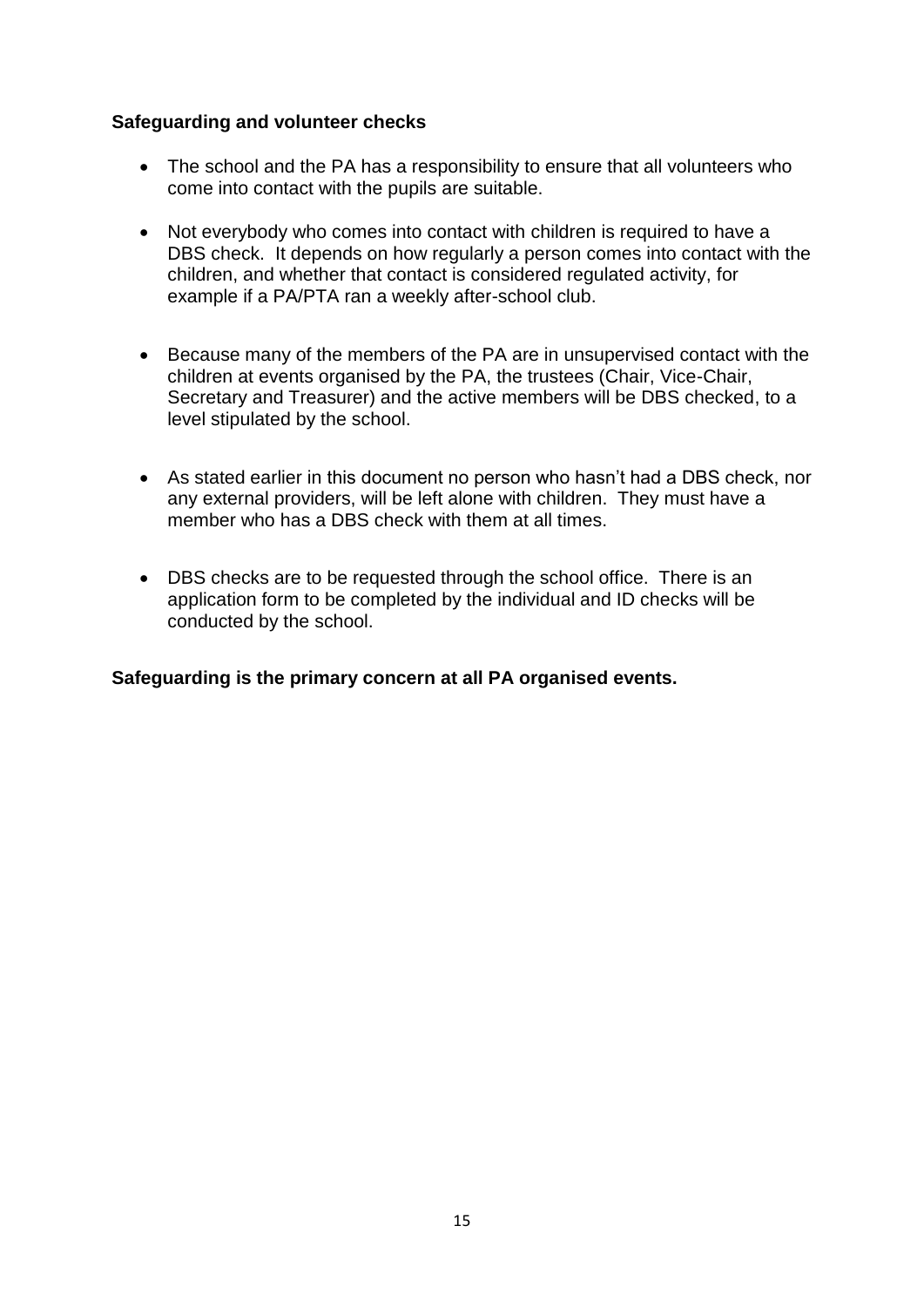# **Appendix 10: Members Code of Conduct**

## **Introduction**

This Code of Conduct binds both committee and non-committee members of the Parents of RPA (Rushden Primary Academy).

These guidelines describe the basic expectations for behaviour and the importance for all members to conduct themselves professionally and ethically, and will run alongside our constitution, which is a legally binding document.

In order for the PTA to function successfully it is essential that all members agree to follow these guidelines while in acting in association with the PA.

# **The Code**

- Any parent or guardian of a pupil attending Rushden Primary Academy and all members of school staff are deemed to be members of the PA, with the vested interest in enhancing the school for all pupils.
- All work done on behalf of the PA is voluntary and is done for no personal gain.
- All members will act in the best interest of the PA and the school.
- All members will be encouraged to make relevant and positive contributions to meetings they attend.
- All members have the right to be heard and must respect each other's opinions.
- All members have the right to communicate together responsibly. Official communications will be made via the email address [parentsofrpa@yahoo.com.](mailto:parentsofrpa@yahoo.com) Communications may also be made informally via WhatsApp/text message where members have agreed to this. Any matters relating to the school, should be directed to the school office.
- Any items emailed through to the PA email address may not be answered immediately. All committee members work on behalf of the PA on a voluntary basis, in their free time and may not be able to address issues straight away. Any query raised will need to be discussed by the committee and if necessary will be added to their next meeting agenda.
- The committee will work to the rules stated in their constitution. As per the constitution, decisions will be made by a majority vote of the elected committee members. The committee may from time to time consult with the wider membership, however the committee's decision is final.